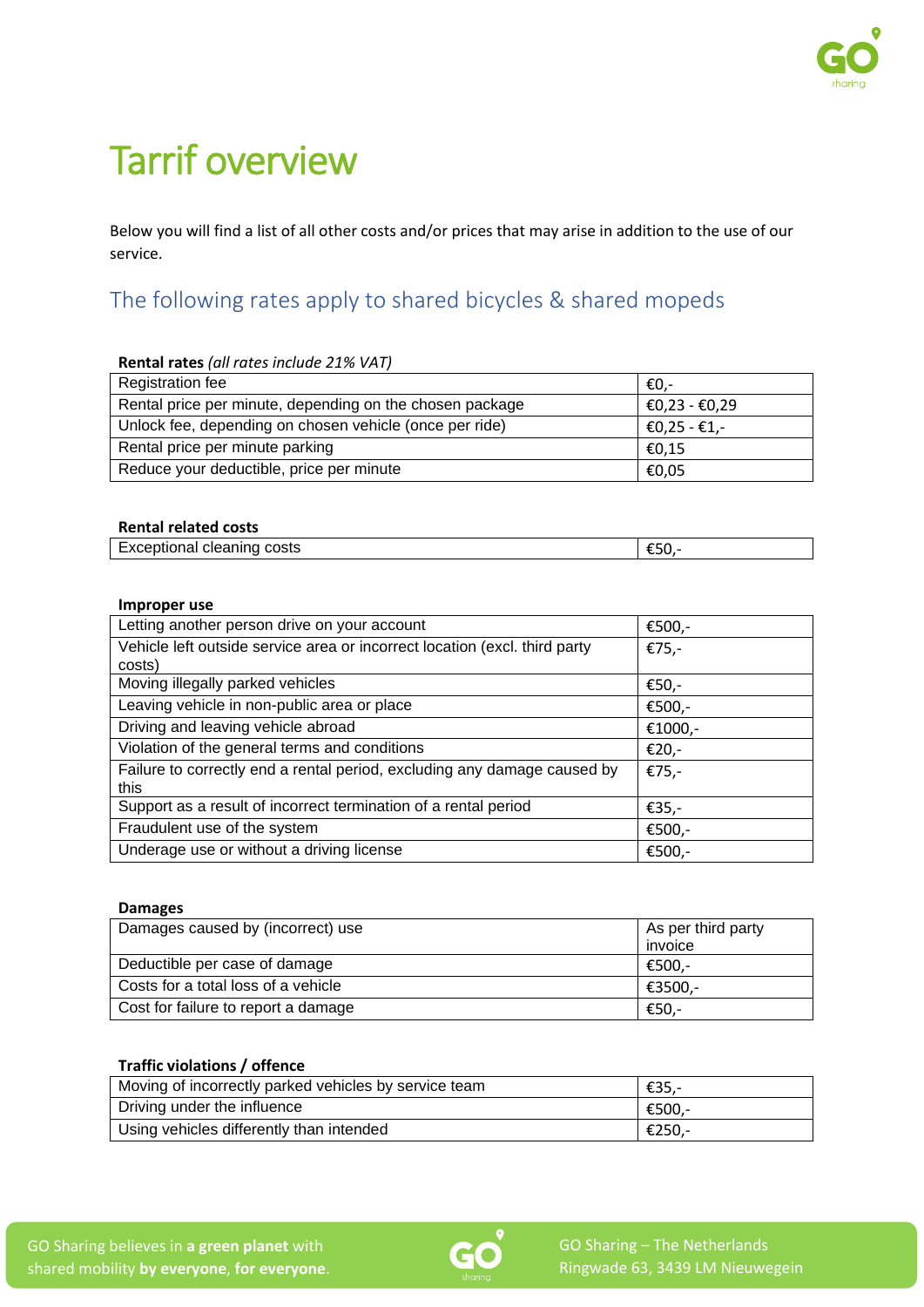

# **Loss or theft**

| Loss/Theft of helmet                                  | €90.-   |
|-------------------------------------------------------|---------|
| Cost for failure to report missing helmet             | €90.-   |
| Loss/Theft of battery                                 | €1300,- |
| Loss/theft of parts of the vehicle (see prices shown) | €250.-  |
| Loss/theft of vehicle through own fault               | €3500,- |

### **Administration costs**

| Administration costs unforeseen                                                    | €18,50                        |
|------------------------------------------------------------------------------------|-------------------------------|
| Administration costs for sending a reminder to the defaulting party                | €15,-                         |
| Administration fees for towing a vehicle away                                      | €50,-                         |
| Administrative costs for dealing with traffic violations/fines/etc.                | €20,-                         |
| Administrative fees for dealing with reversal of payment                           | €15,-                         |
| Reminder costs after exceeding the first payment term of a fine                    | €15,-                         |
| Reminder costs after exceeding the second payment term of a fine                   | €15,-                         |
| Administrative costs for handling (deductible) damage(s)                           | €50,-                         |
| Administrative costs for charging costs to third parties                           | €15,-                         |
| Administrative charges for special situation / criminal offence                    | €150,-                        |
| Recharging third-party costs                                                       | As per third party<br>invoice |
| Recharging traffic violations                                                      | As per third party<br>invoice |
| Recharging damage to vehicle                                                       | As per third party<br>invoice |
| Recharging the costs of towing/wheels clamp/storage costs of parking<br>management | As per third party<br>invoice |
| Recharging deductible per incident                                                 | As per third party<br>invoice |

### **Other**

| Costs of storage of found objects |  |
|-----------------------------------|--|

# The following rates apply to shared cars

# **Rental rates** *(all rates include 21% VAT)*

| Registration fee                         | €0.-  |
|------------------------------------------|-------|
| Rental price per minute,                 | €0,30 |
| Unlock fee (once per trip)               | €4.99 |
| Rental price per minute parking          | €0,15 |
| Reduce your deductible, price per minute | €0,05 |

#### **Rental related costs**

| Exceptional cleaning costs                      | €50,-  |
|-------------------------------------------------|--------|
| Leaving the car dirty                           | €50,-  |
| Interior cleaning car (excl. third party costs) | €150,- |
| Car smells like smoke                           | €75,-  |
| Cost of treatment as a result of smoking in car | €150,- |
| Not charging car upon arrival at the hub        | €25,-  |

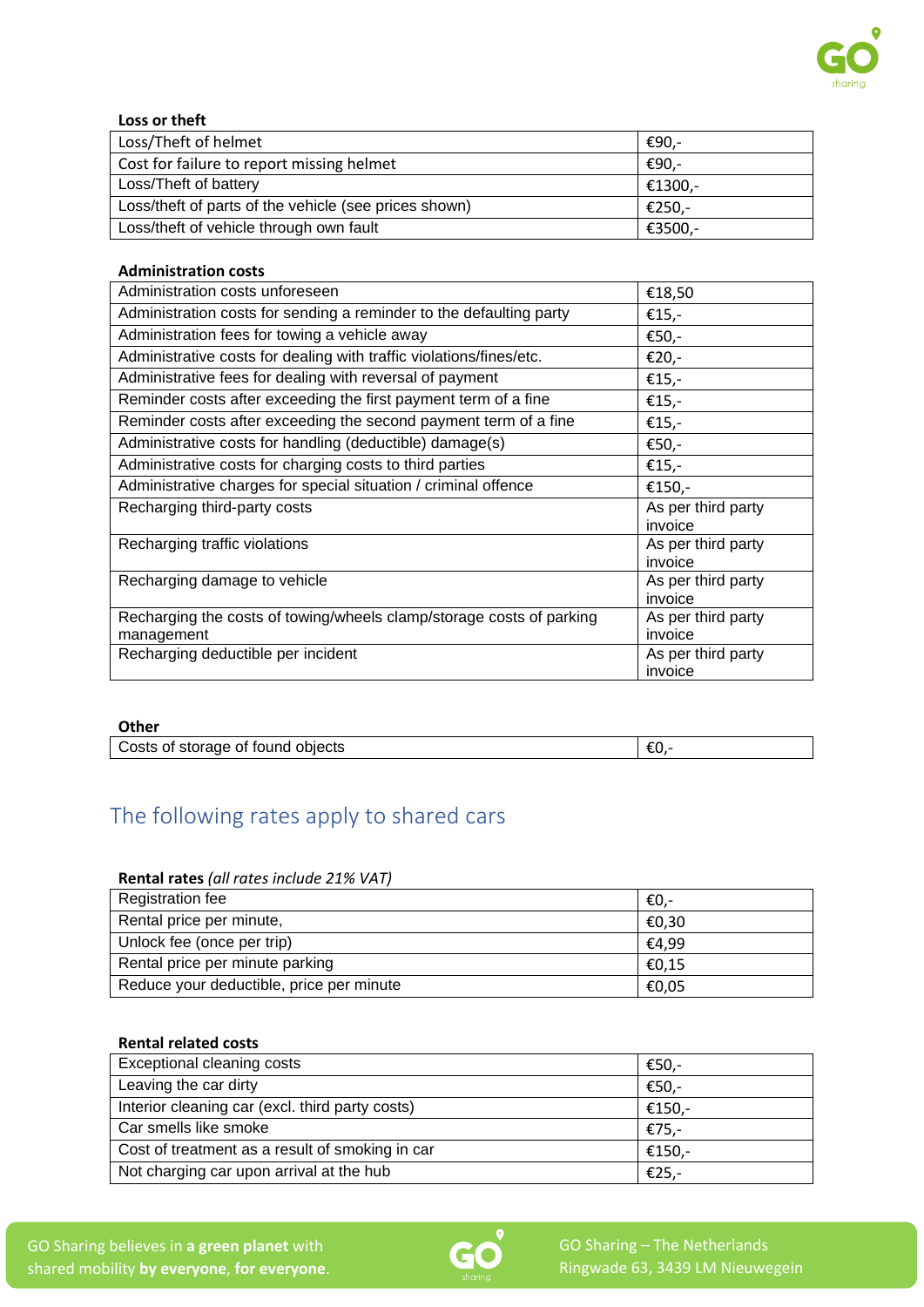

| Stranding the car due to empty battery (excluding towing costs) | $\epsilon$ 250,- |
|-----------------------------------------------------------------|------------------|
|-----------------------------------------------------------------|------------------|

### **Improper use**

| Usage of charge card to charge other vehicles                              | €250,-                 |
|----------------------------------------------------------------------------|------------------------|
| Letting another person drive on your account                               | €500,- $(+$ exclusion) |
| Vehicle left outside service area or incorrect location (excl. third party | €500,-                 |
| costs)                                                                     |                        |
| Moving wrongly parked vehicles                                             | €250,-                 |
| Leaving vehicle in non-public area or place                                | €500,-                 |
| Driving in other countries than the Netherlands                            | €1000,-                |
| Leaving vehicle in other countries than in the Netherlands                 | €1500,-                |
| Violation of the general terms and conditions                              | €20,-                  |
| Failure to correctly end a rental period, excluding any damage caused by   | €250,-                 |
| this.                                                                      |                        |
| Support as a result of incorrect termination of a rental period            | €50,-                  |
| Driving under influence                                                    | €500,- $(+$ exclusion) |
| Fraudulent use of the system                                               | €500,- (+ exclusion)   |
| Underage use or without a driving license                                  | €500,- $(+$ exclusion) |

## **Damages**

| Damages caused by (incorrect) use   | As per third party |
|-------------------------------------|--------------------|
|                                     | invoice            |
| Deductible per case of damage       | €1000.-            |
| Costs for a total loss of a vehicle | €40.000.-          |
| Cost for failure to report a damage | €1000.-            |

## **Traffic violations / offence**

| Using vehicles for commercial purposes |  |
|----------------------------------------|--|

### **Loss or theft**

| Loss/theft of parts of the vehicle (see prices shown) | €250.-    |
|-------------------------------------------------------|-----------|
| Loss/theft of vehicle through own fault               | €40.000,- |

### **Administration costs**

| Administration costs unforeseen                                     | €18,50             |
|---------------------------------------------------------------------|--------------------|
| Administration costs for sending a reminder to the defaulting party | €15,-              |
| Administration fees for towing a vehicle away                       | €50,-              |
| Administrative costs for dealing with traffic violations/fines/etc. | €20,-              |
| Administrative fees for dealing with reversal of payment            | €15,-              |
| Reminder costs after exceeding the first payment term of a fine     | €15,-              |
| Reminder costs after exceeding the second payment term of a fine    | €15,-              |
| Administrative costs for handling (deductible) damage(s)            | €50,-              |
| Administrative costs for charging costs to third parties            | €15,-              |
| Administrative charges for special situation / criminal offence     | €150,-             |
| Recharging third-party costs                                        | As per third party |
|                                                                     | invoice            |
| Recharging traffic violations                                       | As per third party |
|                                                                     | invoice            |